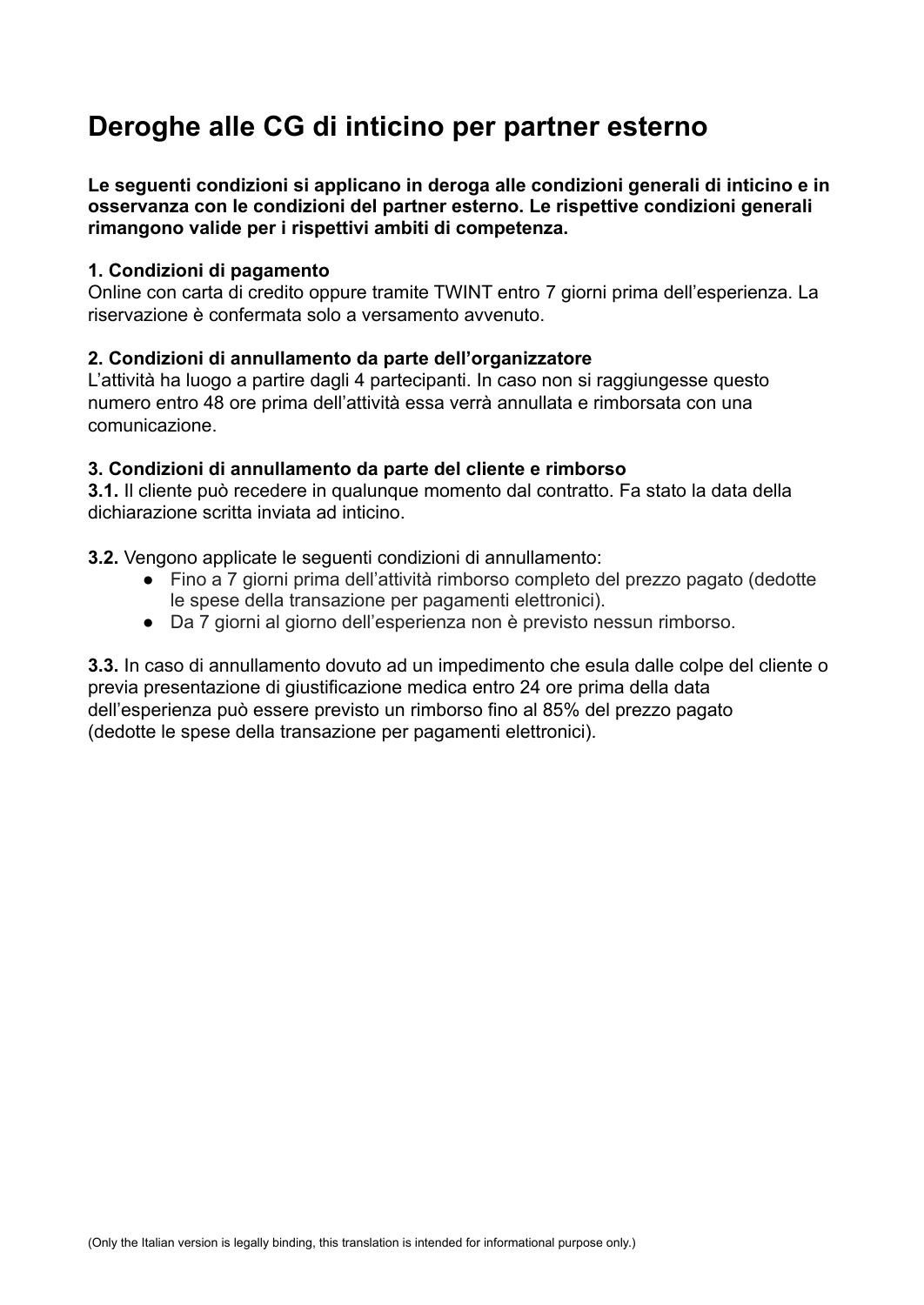# **Derogation from the T&C of inticino for external partner**

**The following conditions apply in derogation of the general conditions of inticino and in compliance with the conditions of the external partner. The respective general terms and conditions remain valid for the respective areas of competence.**

# **1. Terms and conditions of payment**

Online by credit card or TWINT within 7 days before the experience. Reservations are only binding once payment has been made.

# **2. Cancellation policy by the organizer**

The activity takes place from 4 participants. If you do not reach this number within 48 hours before the activity it will be cancelled and refunded with a communication.

# **3. Cancellation policy by the customer and refund**

**3.1.** The customer may withdraw from the contract at any time. The date of the written statement sent to inticino is relevant.

**3.2.** The following cancellation conditions apply:

- Up to 7 days before the activity, full refund of the price paid (deducted transaction fees for electronic payments).
- From 7 days to the day of the experience, there is no refund.

**3.3.** In the event of cancellation due to an impediment beyond the customer's control or upon presentation of a medical justification within 24 hours before the date of the of the experience, a refund of up to 85% of the price paid can be made (minus transaction fees for electronic payments).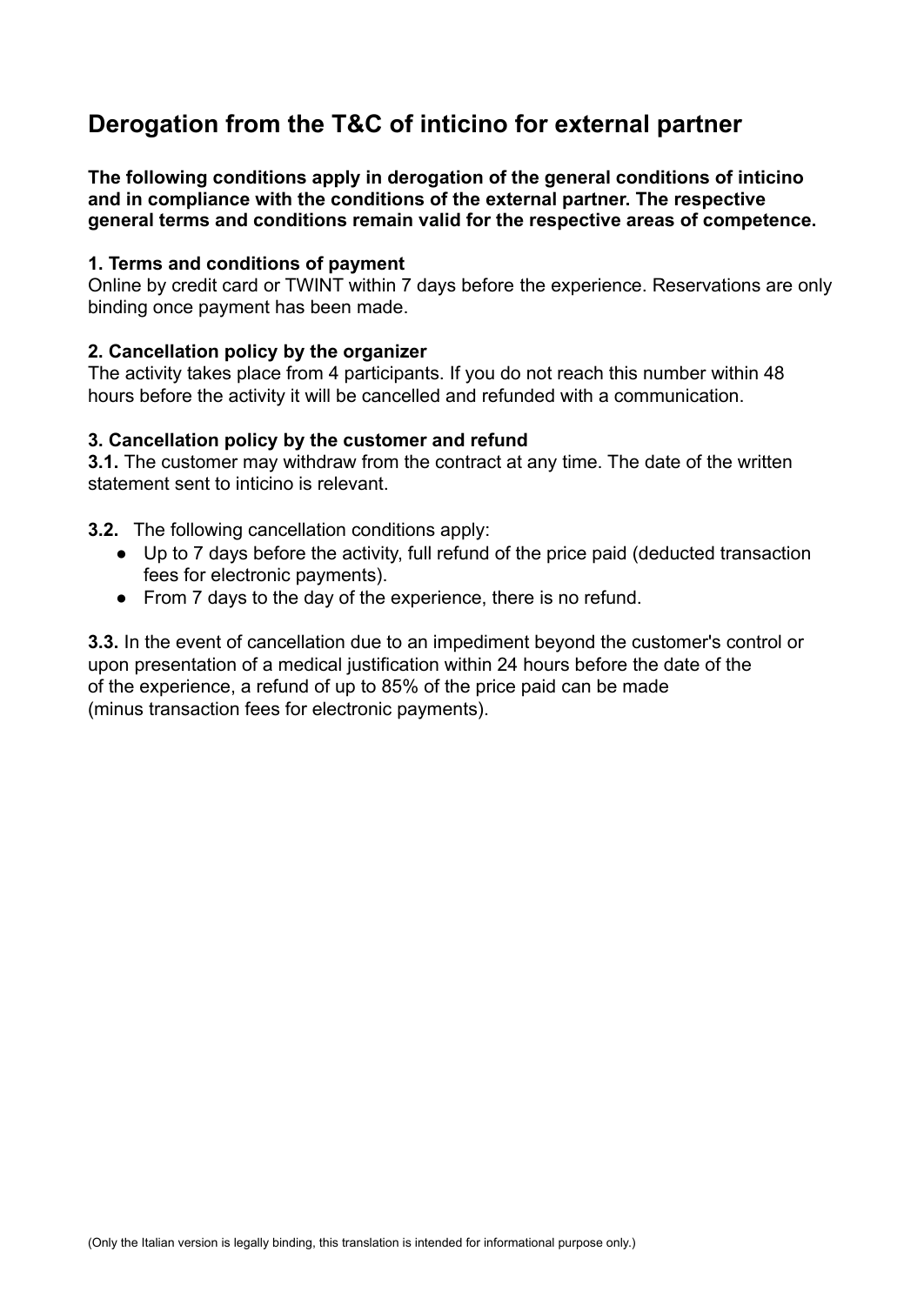# **Dérogation aux CG d'inticino pour partner externe**

**Les conditions suivantes s'appliquent en dérogation aux conditions générales d'inticino et dans le respect des conditions du partenaire externe. Les conditions générales respectives restent valables pour les domaines de responsabilité respectifs.**

# **1. Conditions de paiement**

En ligne par carte de crédit ou TWINT dans les 7 jours précédant l'expérience. La réservation n'est contraignante qu'une fois le paiement effectué.

### **2. Politique d'annulation par l'organisateur**

L'activité se déroule à partir de 4 participants. Si vous n'atteignez pas ce nombre dans les 48 heures avant l'activité, celle-ci sera annulée et remboursée et vous en serez notifiés.

### **3. Politique d'annulation par le client et remboursement**

**3.1.** Le client peut se retirer du contrat à tout moment. La date de la déclaration écrite envoyée à inticino fait foi.

**3.2.** Les conditions d'annulation suivantes s'appliquent:

- Jusqu'à 7 jours avant l'activité, remboursement intégral du prix payé (moins les frais de transaction pour les paiements électroniques).
- Entre 7 jours et le jour de l'expérience, il n'y a pas de remboursement.

**3.3.** En cas d'annulation due à un empêchement indépendant de la volonté du client ou sur présentation d'une justification médicale dans les 24 heures précédant la date de l'expérience, on peut s'attendre à un remboursement allant jusqu'à 85 % du prix payé (moins les frais de transaction pour les paiements électroniques).